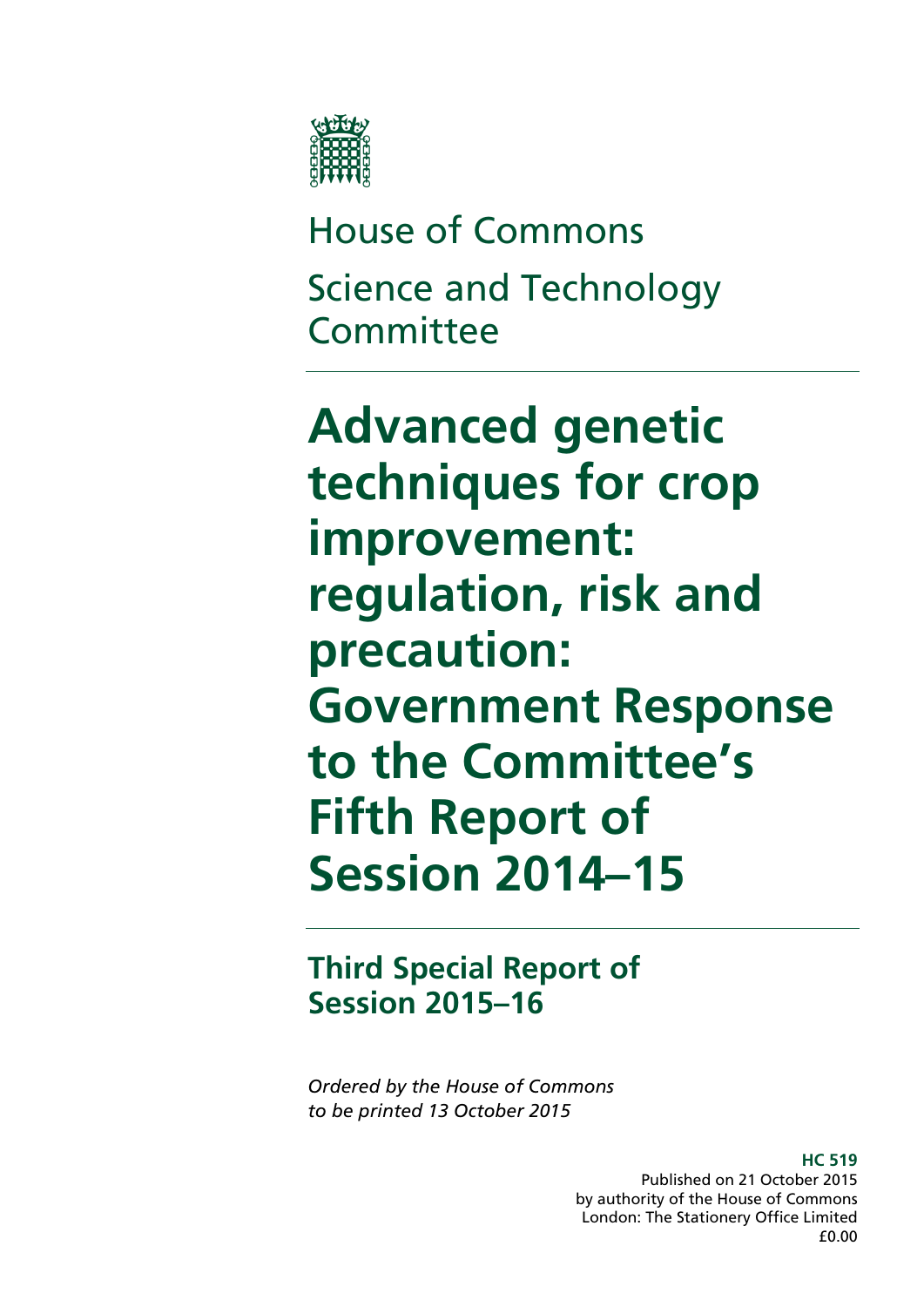#### **Science and Technology Committee**

The Science and Technology Committee is appointed by the House of Commons to examine the expenditure, administration and policy of the Government Office for Science and associated public bodies.

#### **Current membership**

[Nicola Blackwood MP](http://www.parliament.uk/biographies/commons/nicola-blackwood/4019) (*Conservative, Oxford West and Abingdon*) *(Chair)* [Victoria Borwick MP](http://www.parliament.uk/biographies/commons/victoria-borwick/4502) (*Conservative, Kensington*) [Jim Dowd MP](http://www.parliament.uk/biographies/commons/jim-dowd/189) (*Labour, Lewisham West and Penge*) [Chris Green MP](http://www.parliament.uk/biographies/commons/chris-green/4398) (*Conservative, Bolton West*) [Liz McInnes MP](http://www.parliament.uk/biographies/commons/liz-mcinnes/4342) (*Labour, Heywood and Middleton*) [Dr Tania Mathias MP](http://www.parliament.uk/biographies/commons/dr-tania-mathias/4404) (*Conservative, Twickenham*) [Carol Monaghan MP](http://www.parliament.uk/biographies/commons/carol-monaghan/4443) (*Scottish National Party, Glasgow North West*) [Graham Stringer MP](http://www.parliament.uk/biographies/commons/graham-stringer/449) (*Labour, Blackley and Broughton*) [Derek Thomas MP](http://www.parliament.uk/biographies/commons/derek-thomas/4532) (*Conservative, St Ives*) [Matt Warman MP](http://www.parliament.uk/biographies/commons/matt-warman/4361) (*Conservative, Boston and Skegness*) [Daniel Zeichner MP](http://www.parliament.uk/biographies/commons/daniel-zeichner/4382) (*Labour, Cambridge*)

#### **Powers**

The Committee is one of the departmental Select Committees, the powers of which are set out in House of Commons Standing Orders, principally in SO No.152. These are available on the Internet via www.parliament.uk

#### **Publications**

All publications of the Committee (including press notices) and further details can be found on the Committee's web pages a[t www.parliament.uk/science](https://hopuk.sharepoint.com/sites/ScienceandTechnology/Shared%20Documents/www.parliament.uk/science)

#### **Committee staff**

The current staff of the Committee are: Simon Fiander (Clerk); Dr Grahame Danby (Science Clerk); Dr Elizabeth Rough (Committee Specialist); Darren Hackett (Senior Committee Assistant); Julie Storey (Committee Assistant); and Nick Davies (Media Officer).

#### **Contacts**

All correspondence should be addressed to the Clerk of the Science and Technology Committee, House of Commons, London SW1A 0AA. The telephone number for general inquiries is: 020 7219 2793; the Committee's e-mail address is: [scitechcom@parliament.uk.](mailto:scitechcom@parliament.uk)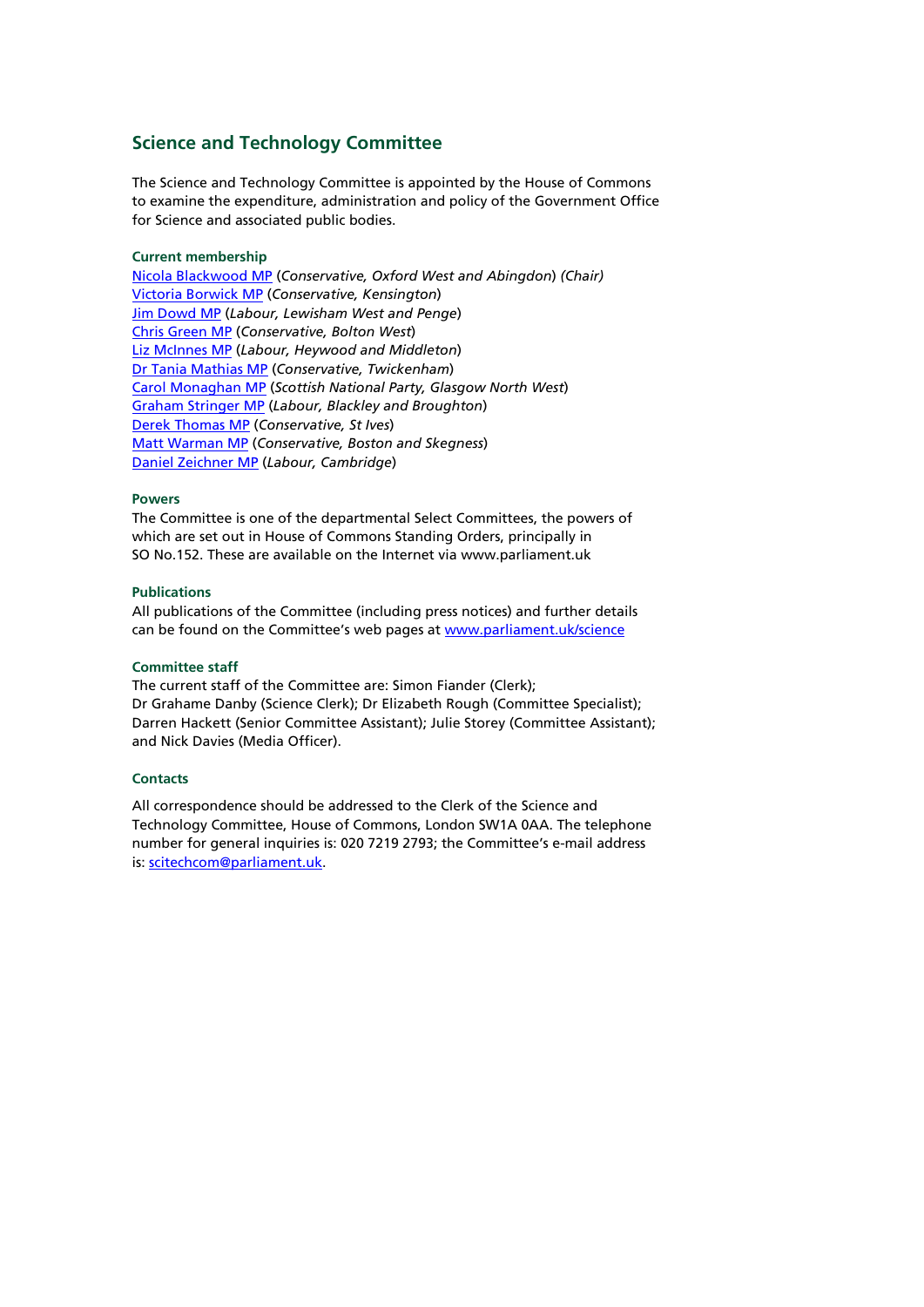# Third Special Report

On 26 February 2015 the Science and Technology Committee published its Fifth Report of Session 2014–15, *Advanced genetic techniques for crop improvement: regulation, risk and precaution* [HC 328]. On 17 September 2015 we received the Government's response to the Report. We also received correspondence dated 9 July 2015 from the European Commission. They are appended below.

## Appendix 1: Government response

## **Introduction**

1. The Government welcomes the Committee's report as a valuable contribution to the debate in this area. It offers a considered and challenging perspective on how advanced genetic plant breeding techniques should be addressed in policy and regulatory terms. This is timely for various reasons, not least the need to have a clear strategy for ensuring a sustainable food supply in the future, and recognising the role that advanced crop breeding could play in this.

2. Innovation is vital in agriculture and the Government is seeking to encourage this in various ways. High-level initiatives include the Agri-Tech Strategy and the Global Food Security Programme. Specifically in relation to crop innovation, the UK has a world-class plant science base which makes us well-positioned to develop and benefit from advances in breeding methods. We want to encourage use of the full range of techniques that can deliver improved crop performance, by having the right frameworks in place to underpin R&D and follow-through to commercial exploitation. It follows that the Government would also like any unjustified obstacles to the use of advanced breeding techniques to be overcome. In this respect there is, as highlighted by the Committee, a particular issue with the operation of the EU controls on GM organisms. The Government's general objective is to reduce the burden of regulation, and to ensure that any necessary controls are pragmatic and proportionate. To support innovation products made from safe technologies must have a clear and certain means of gaining access to the market.

## **Response to the specific recommendations directed at the Government:**

*We recommend that the Government initiate a reframing of the public conversation by similarly moving away from the overly simple notion of 'GM' in its own policies and communications.*

3. The Government accepts the Committee's recommendation that the debate on GM needs to be reframed. We will actively play our part to encourage this with the aim of moving the debate on from a polarised discussion on GM. However, we would caution against the idea that the Government on its own can ensure the discussion is always framed in the most appropriate way.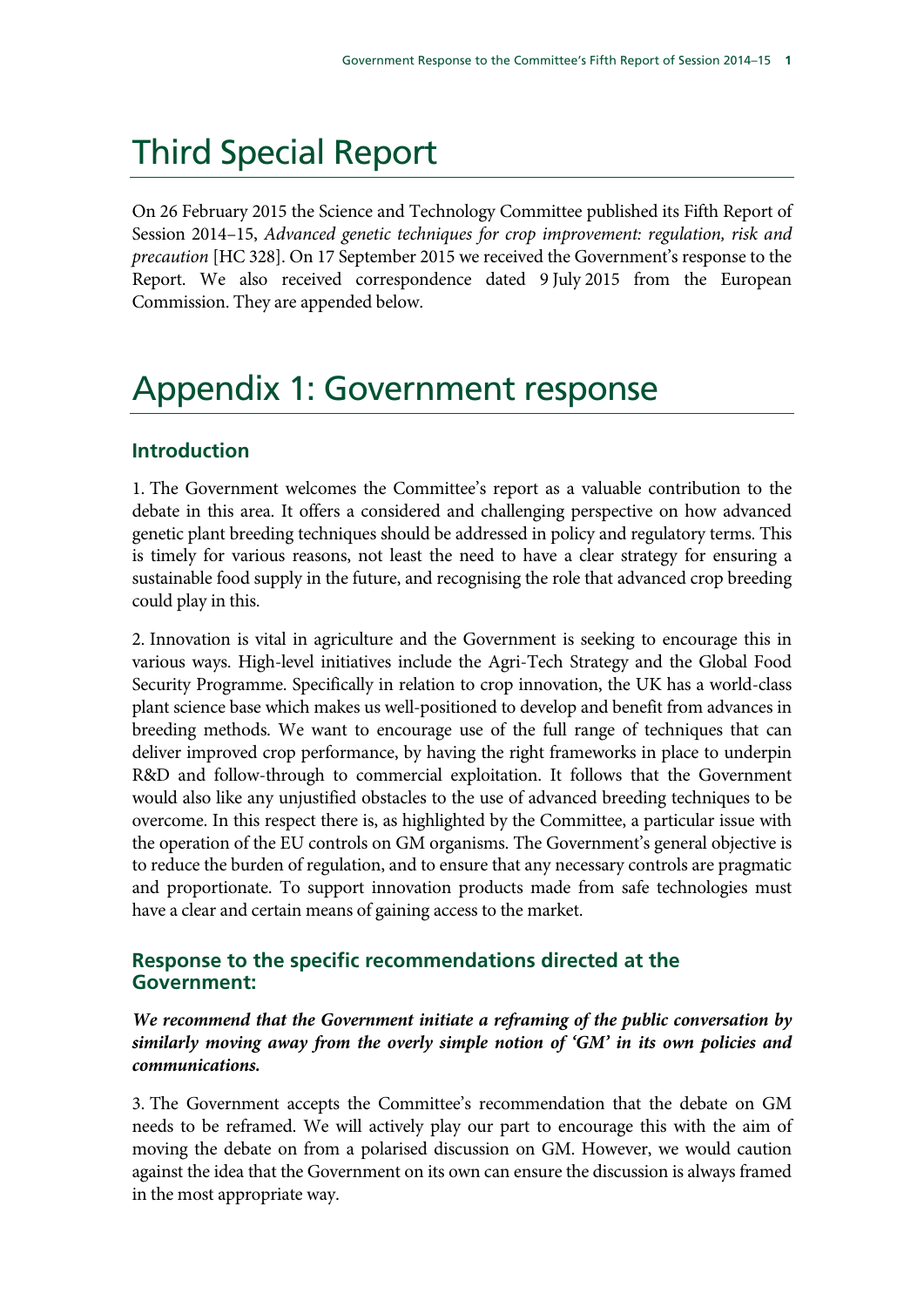4. Moreover, as the Committee itself has noted the term GM has become commonplace, and some stakeholders may be confused or even suspicious if it were to seem that the Government was deliberately using a different terminology. The Government has consistently used the term GM to mean those technologies and products which are subject to regulatory control under the relevant EU legislation. We will need to continue using 'GM' when it arises in, or is relevant to, this specific context.

5. On the emerging debate around what are being called 'new breeding techniques' (NBTs), meaning the range of advanced genetic techniques whose status relative to the EU legislation on GM needs to be clarified, we are making our position clear. It is our view that any necessary regulation of these techniques should be pragmatic and proportionate to the overall objective to be achieved. We are working closely with the Commission and other Member States to this end. The Government did not invent the NBT terminology and it has already become standard within official EU circles, so we will need to use it when the occasion demands, but when addressing a lay audience we should explain it carefully to ensure that the overall context is properly understood.

*We recommend that both the Government and the Food Standards Agency review their public communications on genetic modification and related topics to ensure that these are framed in a way that encourages constructive public debate. Advice on this process should be sought from the Sciencewise expert resource centre and identified changes should be made by the end of 2015.*

6. The public communications from both Defra and the FSA on GM and related issues are guided by our approach to GM policy. The focus is therefore on our regulatory role and our manifesto commitment that decision-making on GM should be science-based. The Government is also a keen proponent of innovation in agriculture, so our public communications seek to highlight the opportunities of a range of innovative technologies, including GM crops.

7. The Government has noted the Committee's comment that wider debate is impeded by an insistence that decisions are taken solely on scientific advice. The Government believes that science-based decision-making is the right approach on GM, hence our manifesto commitment. For this reason we support the principles behind the EU GM legislation that requires national decisions on GM crop trials or EU-level decisions on the marketing of GM products to be based on whether or not a science-based assessment indicates a risk to human health or the environment.

8. It is recognised of course that some people have wider concerns about the potential impact of GM crops, and the EU regime now gives Member States the option of banning the cultivation of EU-approved crops for reasons unrelated to safety, but the Government does not think it would be appropriate to require an assessment of non-safety factors as part of the formal decision-making process (see also the response at paragraphs 33-35 below which deals with the same theme). We supported this new regime as it should improve the current EU authorisation system for GM cultivation.

*We recommend that the Government's annual Science, Engineering and Technology statistics be enhanced to provide greater aggregate detail on the areas of research in which public funds have been invested. We also recommend that each UK Research Council*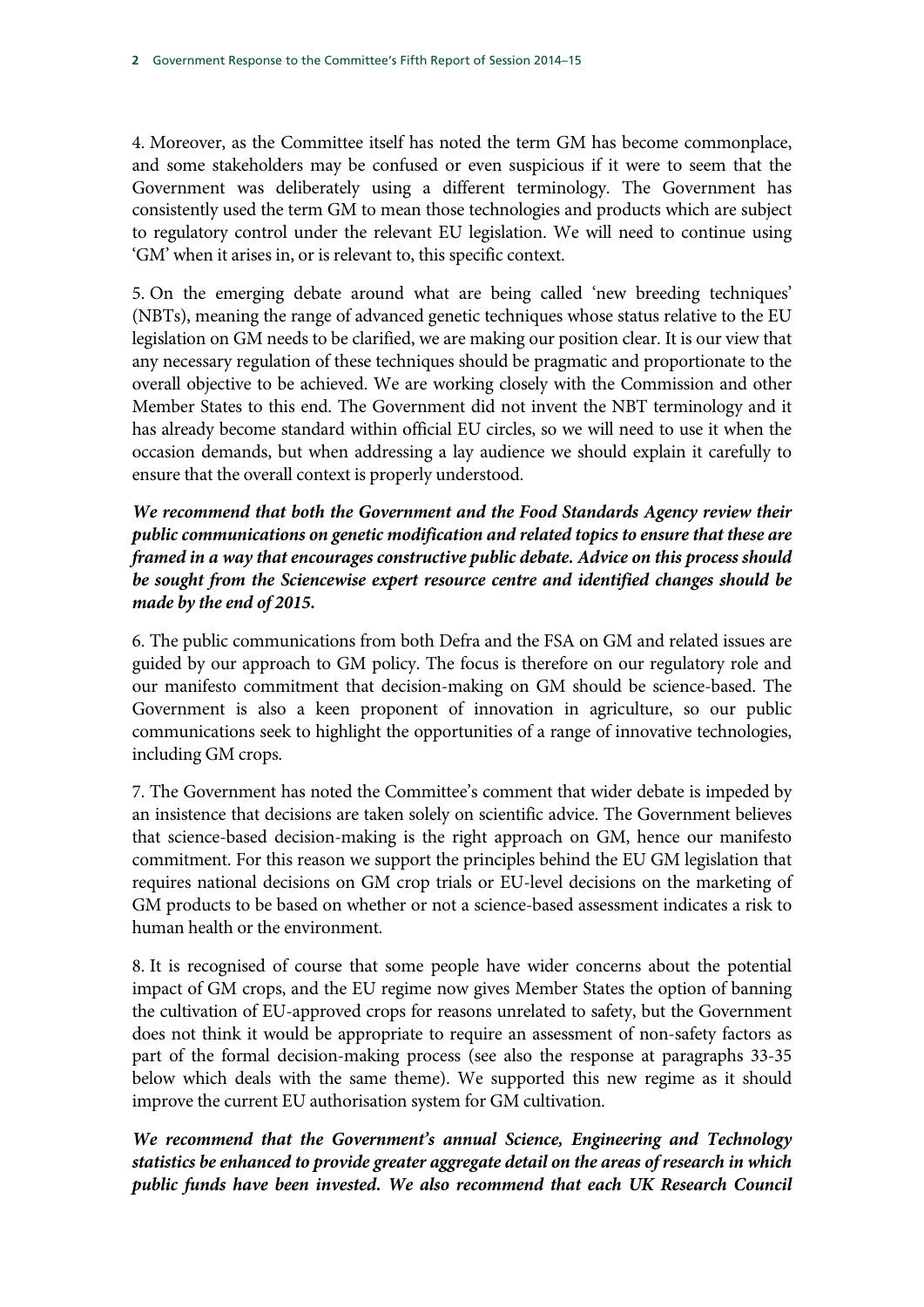### *includes an aggregated breakdown—for example, at the level of each strategic 'theme' in its annual report and provides additional information on past funding decisions in areas where there are common misconceptions, such as plant science.*

9. The Government does not have any current plans to provide further aggregate detail in SET statistics. Research Councils UK (RCUK) provides a free web facility 'Gateway to Research' [\(http://gtr.rcuk.ac.uk/\)](http://gtr.rcuk.ac.uk/) which allows users to search for details of all research funded by research councils from 2006. This allows for breakdown by topic and includes each funding award. This facility provides transparency, however the Government will consider with RCUK whether any additional information needs to be included in research council annual reports.

## *We recommend that the Government conduct a review of the intellectual property landscape, specifically in relation to agricultural technologies, and its potential impact on the commercialisation of both conventionally bred and genetically improved crops. We would expect this to be delivered to our successor Committee by the end of 2015.*

10. The Government recognises that a review of the intellectual property landscape relating to agri-tech might be valuable, in line with the Committee's observation that it is a complex issue which raises strong emotions. However, we also note the Committee's statement that "*We have not been convinced by the argument that the application of intellectual property rights to genetically advanced crops has hindered other innovation trajectories and we have seen little evidence to support claims that patents pose a significant barrier to independent research*".

11. Patent law in this area is governed by EU legislation and the European Commission has committed to reporting on the impact of this legislation shortly. This will include reviewing the impacts in the area of plant breeding. Therefore, we have decided to wait until that report is available before deciding whether to take forward a national review. We will revisit this recommendation at that point.

## *In its response to this report, the Government should set out how the Nuffield Council's work on emerging biotechnologies has informed its research policy. We are particularly interested in how it has responded, or intends to respond, to the Council's call for structural reorganisation.*

12. The Government fully recognises the importance of ethics as emerging technologies develop. BBSRC's Bioscience for Society Strategy Panel considered the Nuffield Council's report on emerging biotechnologies in January 2013, taking account in particular of the need for "*a diversity of values to influence research policy, beyond advice from science and industry… so that social and not just economic benefits are realised*".

13. Regarding the Council's call for the structural reorganisation of the Government Office for Science, the Government believes there are strong benefits to GO-Science being located in the Department for Business, Innovation and Skills, particularly the proximity to the science, universities, innovation, and industrial sector teams. This does not preclude GO-Science from taking a leadership role on cross-government issues, for example on its data science agenda and from taking a cross-disciplinary approach spanning the natural and physical sciences, engineering, technology and the social sciences.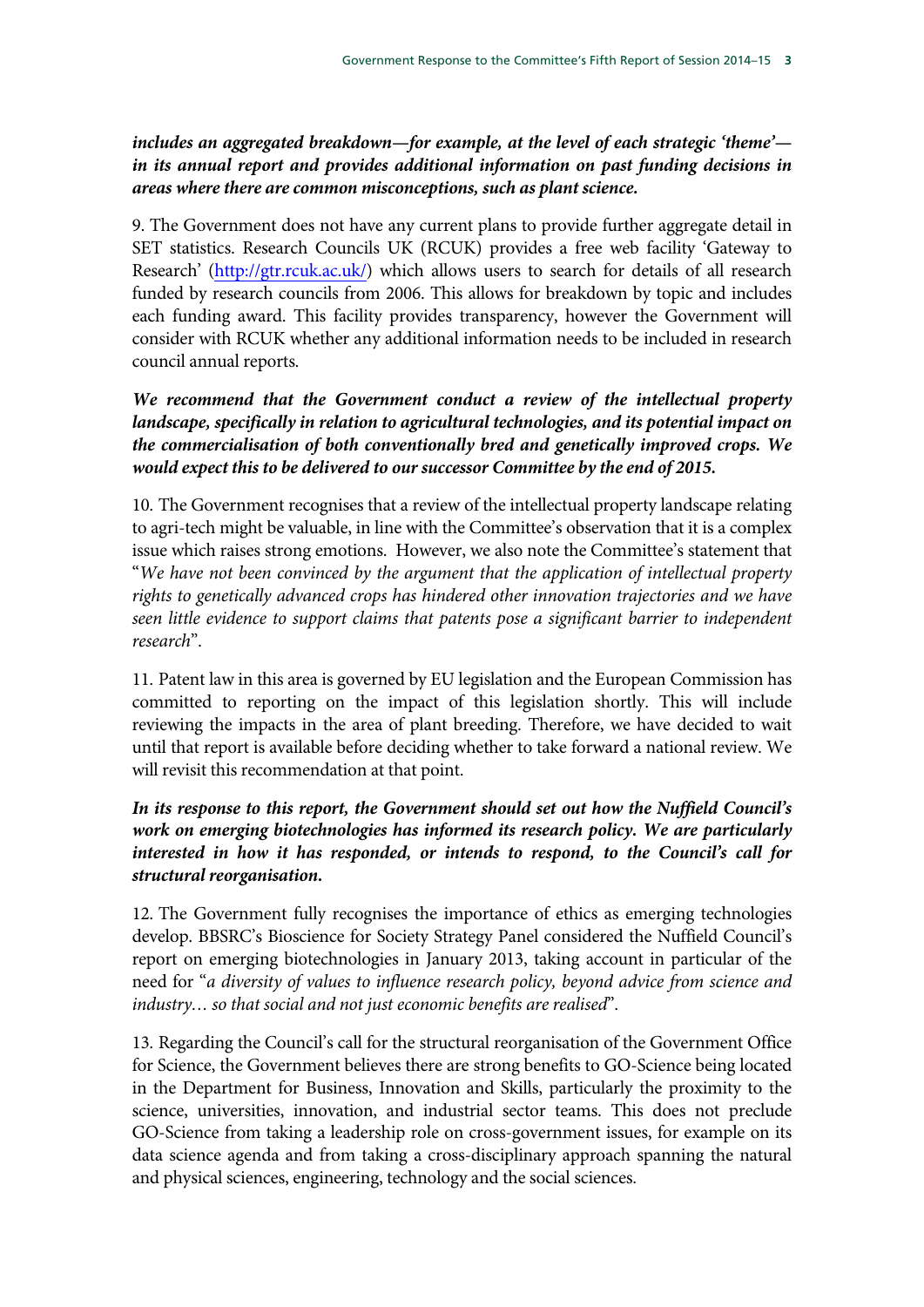*We recommend that the Government publicly acknowledge that genetically modified crops pose no greater inherent risk than their conventional counterparts. A statement recognising this fact should be included in the Government's response to this report and relevant areas of GOV.UK should be updated to reflect this.*

14. The Government's communications on GM crops and foods are often conditioned by its role as custodian of the EU regulatory regime, where the key requirement may be to provide reassurance about the existing safety controls. Hence, Defra and the FSA commonly state that they support the need for science-based, case-by-case risk assessments of proposed GM products, and that the EU assessment process is robust enough to ensure that authorised products will be as safe as their non-GM counterparts. This is consistent with the advice the Government received from the Council for Science and Technology in 2013, that:

• *"We should have confidence in the consensus on the scientific evidence which concludes that, when properly controlled, GM products are as safe as their conventional counterparts".*

15. The Committee has usefully highlighted a more fundamental point; that regardless of the regulatory position there is no sound basis for considering GM crops to be inherently riskier than conventionally-bred crops. This is borne out by the following statement made by the European Academies Science Advisory Council in 2013:

• *"There is no validated evidence that GM has greater adverse impact on health and the environment that any other technology used in plant breeding".*

The Government accepts this point and, where appropriate, already reflects it in its communications.

*We recommend that the Government formally adopt a move to trait-based novel plant regulation as a long-term policy goal and begin to develop its preferred framework for such a system so that this can inform EU discussions. The Government should provide our successor committee with an update on this work by the end of 2015.*

*We recommend that the Government publicly state its long-term commitment to major*  reform of the EU legislative framework for genetically modified organisms and other *novel crops.*

16. The Committee has put forward a strong argument for fundamentally recasting the EU regime applicable to GM crops. It has also set out clearly why the operation of the regime to date is a matter of real concern. The key question is how best to reach a situation where innovation through GM and other advanced genetic breeding techniques is possible without unjustified regulatory barriers?

17. Our aim is to ensure that we have a GM regulatory system that allows farmers in England to have access to this technology. To this end we are working with the Commission and like-minded Member States to try to improve the current EU regulations. However we are limited in what we can realistically achieve given the nature of the politics around GM at European level. We're focusing our efforts at the moment on pushing the Commission to operate the GM authorisation in a timely manner and to reduce burdens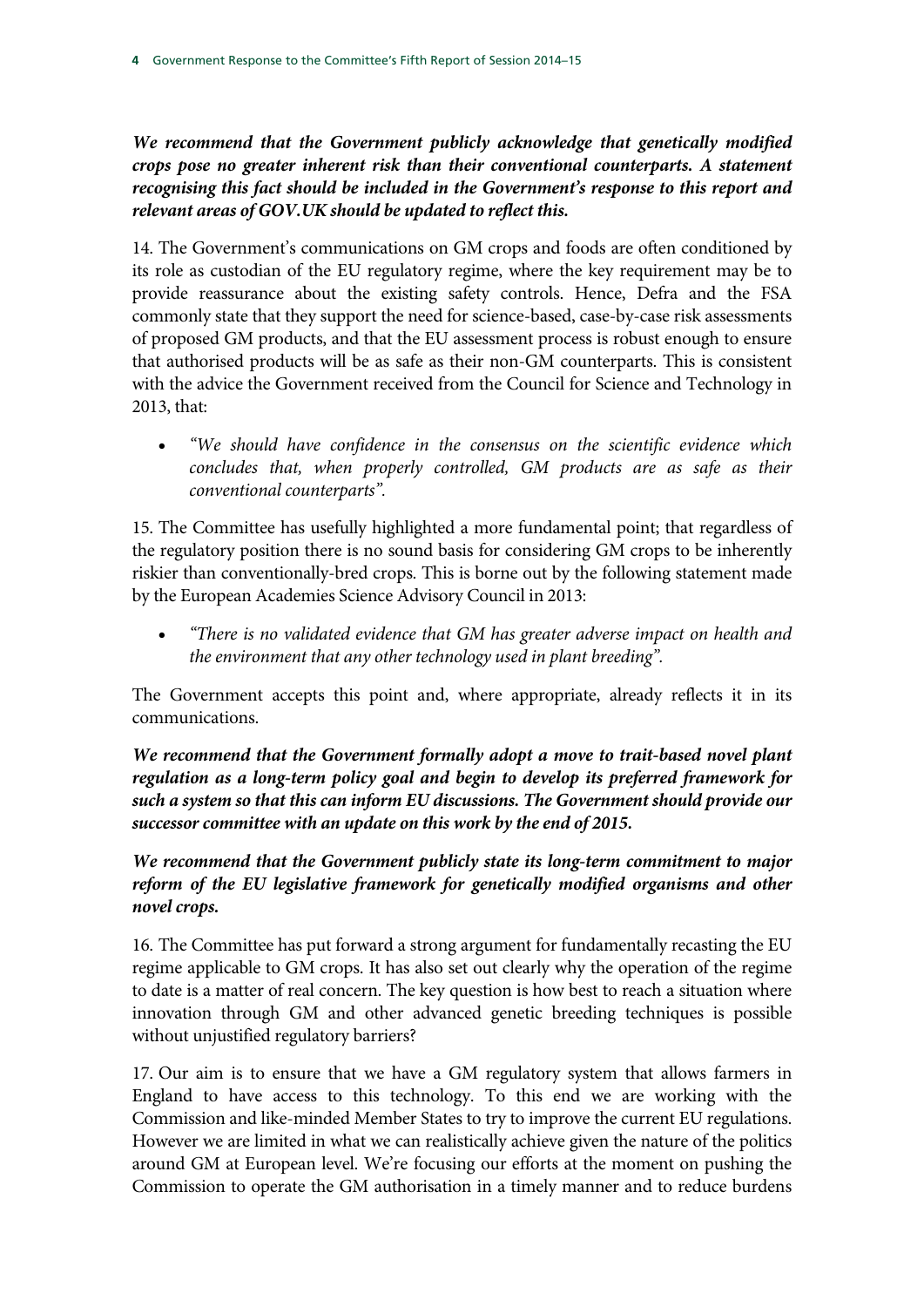on applicants, and working with the Commission on the best way to regulate new breeding techniques.

18. For the foreseeable future it is improbable that EU agreement could be reached for a thorough-going reform that delivers a positive outcome. Indeed, there is a strong risk that pushing for such reform might lead to the EU regime becoming in practice worse than it is now. The challenge of making progress at EU level was illustrated by the negotiations on the proposal which became the new Directive on GM cultivation decisions<sup>[1](#page-6-0)</sup>. It took over four years to discuss and adopt this measure, which has only two main operative articles. Although it enables a fresh start to be made in operating the EU authorisation process for GM crops, the outcome is less ideal than the one the Government had striven for, and the negotiations confirmed in particular the strong antipathy of the European Parliament to changes that might better facilitate the use of this technology.

19. Judged from our current vantage point extending the scope of the current EU regulations is likely to have a negative impact. For example, if the EU were to adopt traitbased regulation it could mean that all novel crops would be subject to a problematic risk assessment and decision-making process, akin to that experienced to date under the GMfocused regime. Similar considerations arise with the idea of taking benefits into account alongside risks. Ordinarily this would seem to be a sensible approach. However, in the EU context it could result in a disproportionate requirement to assess the potential socioeconomic impacts of novel crops. This would add a further layer of complexity, burden and subjectivity to the regulatory process, with practical difficulties also likely to arise from a lack of evidence to support *ex ante* assessments. Rather than enabling responsible innovation, it could become a further barrier to this.

20. In the short to medium term, the GM cultivation Directive should enable some progress to be made at EU level. By providing new options for Member States to avoid the planting of EU-approved GM crops in their own territory, unrelated to the outcome of the risk assessment process, it should in principle make it easier to secure EU authorisation. There are eight types of GM crop in the pipeline for EU cultivation approval, and we now need to see how these applications are treated in the light of the new Directive.

21. The Government will continue to press for the EU regime to function properly as it is, without unjustified delays and burdens on applicants. Our objective remains to have a system which allows safe products fair access to the market, and we are working to influence the Commission and other Member States towards that end.

We recommend that the Government give greater consideration to the value that *participatory processes might contribute to its own treatment of risk and uncertainty in policy development. We particularly refer the Government to the Risk Governance Framework and Safe Foods Initiative and ask it to set out how the perspectives offered by these documents will inform its future approach to risk governance policy.*

22. The Government is committed to open policy making as set out in the Civil Service Reform plan. To support this and facilitate public involvement in the development of policy around emerging technologies and innovative or cutting edge science, the

<span id="page-6-0"></span><sup>&</sup>lt;sup>1</sup>Directive (EU) 2015/412 which entered into force in April 2015 (accessible a[t http://eur-lex.europa.eu/legal](http://eur-lex.europa.eu/legal-content/EN/TXT/PDF/?uri=CELEX:32015L0412&from=EN)[content/EN/TXT/PDF/?uri=CELEX:32015L0412&from=EN\)](http://eur-lex.europa.eu/legal-content/EN/TXT/PDF/?uri=CELEX:32015L0412&from=EN).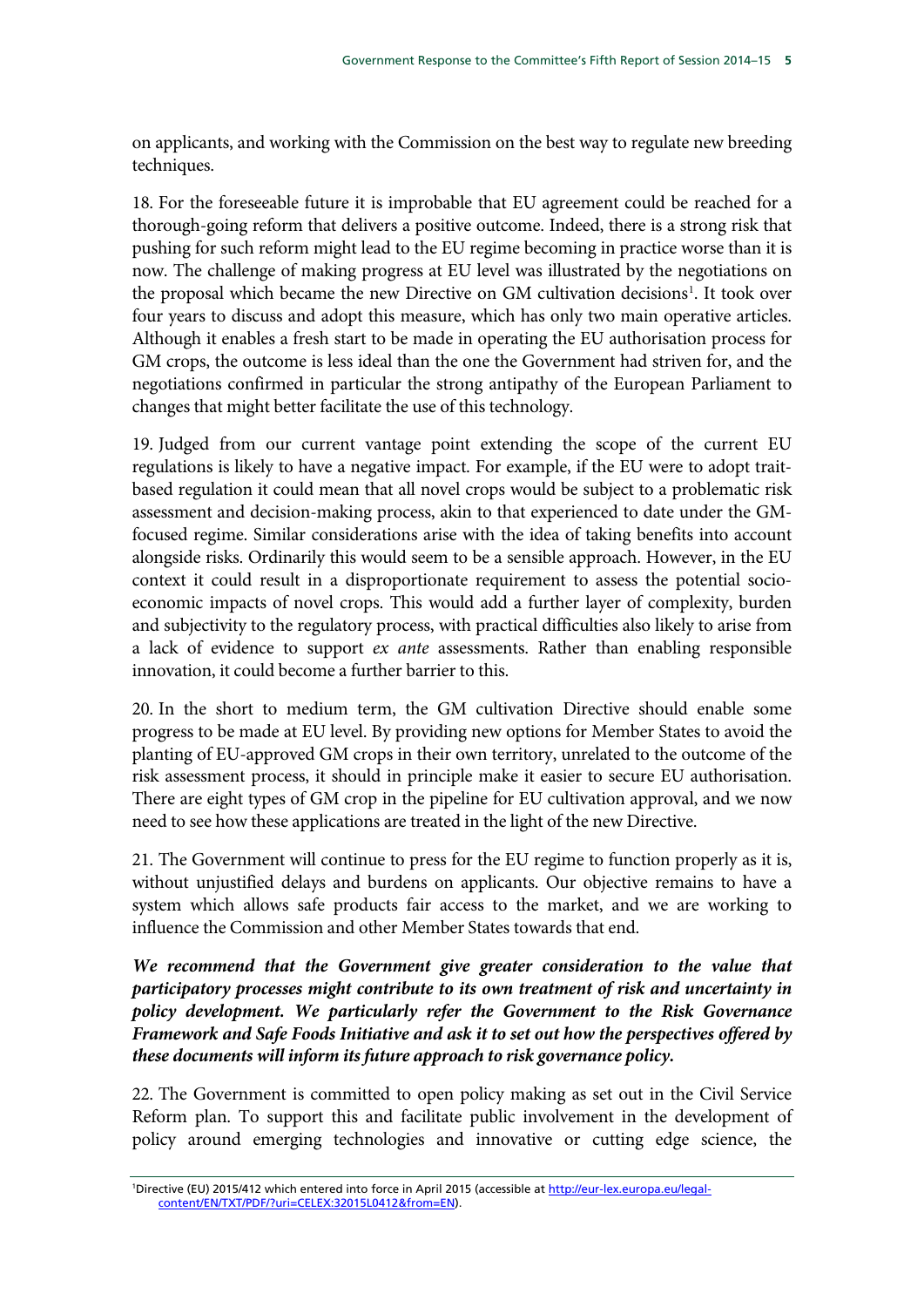Government supports a public engagement programme that since 2004 has included Sciencewise. Sciencewise is a national resource that supports public bodies to commission and use public dialogue to inform their science and technology policies. Through the Sciencewise programme a number of deliberative dialogues have explored public views on agri-science issues including food production and food security.

23. Defra has considered the regulatory frameworks proposed by the International Risk Governance Council and the Safe Foods project from the perspective of the EU's regulation of GM crops. From a theoretical standpoint the ideas put forward are interesting, but it is not clear how they could be made to work in a way that was pragmatic and would improve the existing situation. They would require a major revision of the EU regime and, for the reasons set out above, this is not seen as realistic objective for the foreseeable future.

## *The Government should prepare a short document, informed by wider consultation, detailing its understanding of the [precautionary] principle and the circumstances in which it intends to use the precautionary principle as a guide to policy making. This should be made publicly available by the end of 2015.*

24. There is no single definition of the precautionary principle. It is expressed in a number of different ways with, for instance, the wording of the 1992 Rio Declaration often being cited. Within the EU context, the fundamentals and the approach to the application of the precautionary principle are described in the relevant Communication issued by the European Commission in [2](#page-7-0)000<sup>2</sup>. Amongst other elements, it notes that application of the principle should: be based on the fullest possible scientific evaluation (including determining the degree of scientific uncertainty at each stage); be preceded by a risk evaluation and an evaluation of the potential consequences of inaction; involve the greatest possible transparency; and take into account principles of risk management.

25. The Government supports the explanation of the precautionary principle as set out by the Commission, and does not believe that further clarification on this matter is necessary. The Commission's Communication provides for an appropriate understanding of the issues of risk, uncertainty and precaution, and as such will help to ensure sound decisionmaking if applied responsibly.

*We recommend that the Government work with the National Academies, in collaboration with Sciencewise, to develop a new online information 'hub' covering emerging topics in science and technology. This should include sections on both climate science and new plant breeding technologies. Each topic area should provide a basic overview of the current evidence base, acknowledging uncertainties where they exist, and should make reference to both scientific and non-scientific considerations.*

26. Government already works closely with a variety of stakeholders including the National Academies, Sciencewise and others to improve public understanding of emerging topics in science and technology through a range of activities including on-line channels. At this time we do not believe that there would be significant additional value in creating an online hub, bearing in mind also that it would require extra resources at a time when public expenditure is necessarily under tight control.

<span id="page-7-0"></span><sup>2</sup> [http://ec.europa.eu/dgs/health\\_consumer/library/pub/pub07\\_en.pdf](http://ec.europa.eu/dgs/health_consumer/library/pub/pub07_en.pdf)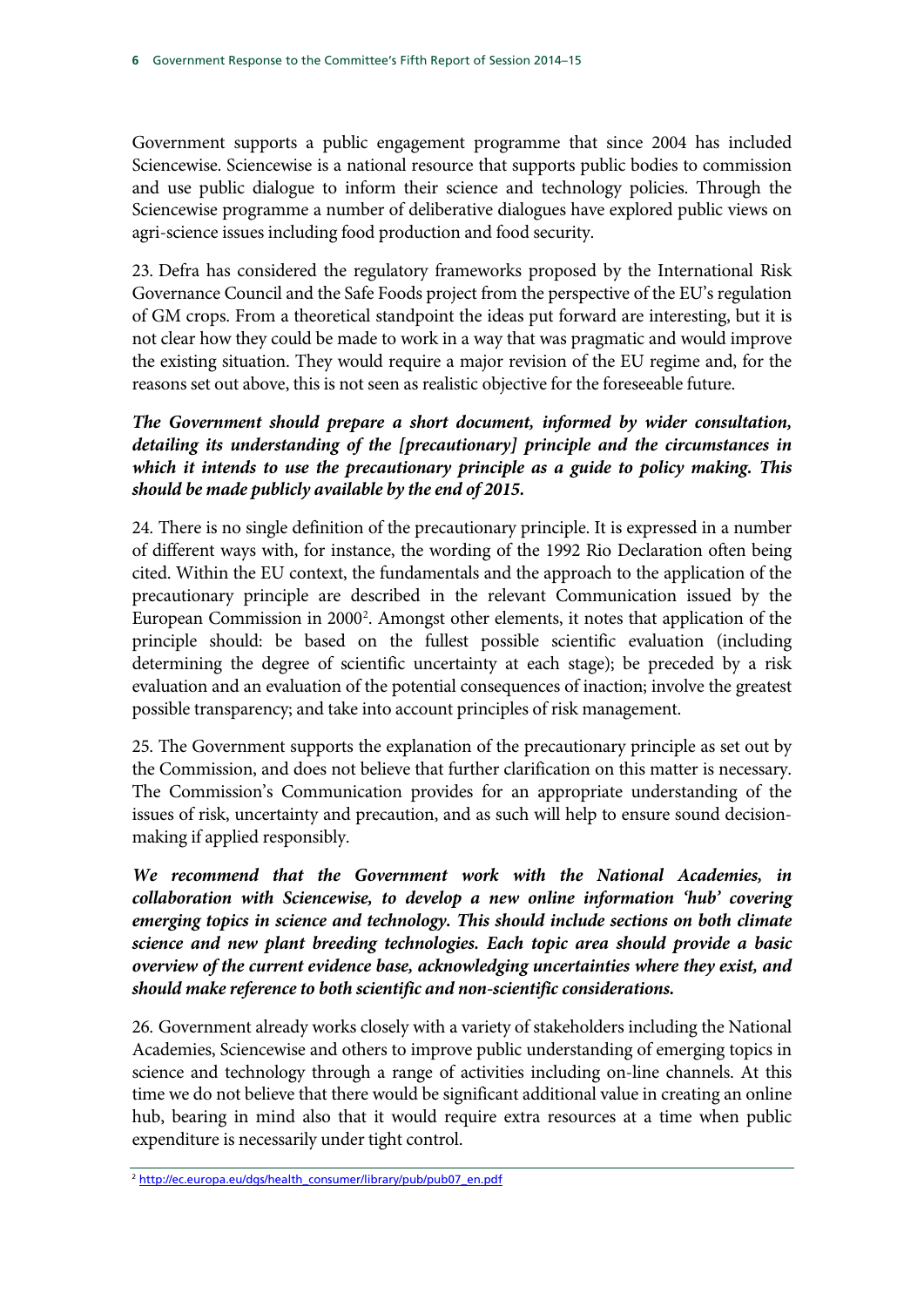27. DECC has made improvements to how information on both climate science and government activities to tackle climate change is communicated through the GOV.UK website. DECC plans to meet with relevant experts to consider how best to improve the communication of climate science, and will explore how we can take forward our work with key organisations.

28. In relation to new plant breeding technologies, including GM, the Government has consistently sought to inform the public debate by referring to authoritative, independent scientific advice, such as that provided by the Council for Science and Technology, the European Academies Science Advisory Council and the Advisory Committee on Releases to the Environment. As recommended separately by the Committee, Defra and the FSA will review their communications in this area to ensure they are framed in the right overall context.

#### *We recommend that the Government renew its support for Sciencewise and commit to stable or uplifted funding over the next five years.*

29. The Sciencewise deliberative dialogue programme is part of a wider government public engagement programme and future funding for the programme will be considered as part of the Spending Review. It would be inappropriate to prejudge the Spending Review outcome.

*We recommend that the Government use the current project[3](#page-8-0) as a springboard to a more substantial public dialogue on the future of the UK food system. This should be on a similar scale to the 2003 'GM Nation' debate, but should draw upon the lessons learned from that exercise and should utilise the information hub recommended in paragraph 138 as an additional centre of dialogue. The information gained from this process should inform the direction of future policy in these areas. We ask that the Government set out in its response to this report a high level plan for this exercise, together with a proposed timeframe and initial budget.*

30. The Government recognises the need for dialogue on the challenges and opportunities facing the UK farming and food sector, and that this must include a consideration of what science and technology can contribute. The Government also accepts that it has a role in helping to further such dialogue, although Government-led initiatives may not be the only or most valuable way forward, and it is important to recognise that all stakeholders have to play their part to enable a successful dialogue in whatever form it is undertaken. This is perhaps especially the case when discussion focuses on the use of new technologies. The GM example has shown the difficulty of achieving an informed and balanced debate of the risks, benefits and values involved, and the risk that polarised attitudes among key stakeholders can prevent a meaningful discourse.

31. In practice, various initiatives are already in hand or being considered that will provide opportunities for dialogue on the future of the UK food system. They include:

• Food and Farming Strategy: since the Committee issued its report Defra has initiated work to establish a long-term strategy for UK food and farming. Several

<span id="page-8-0"></span><sup>3</sup> This refers to the public dialogue project on food system challenges sponsored by Which? and the Government Office for Science. The substantive work on this project has been completed and it is due to be reported on shortly.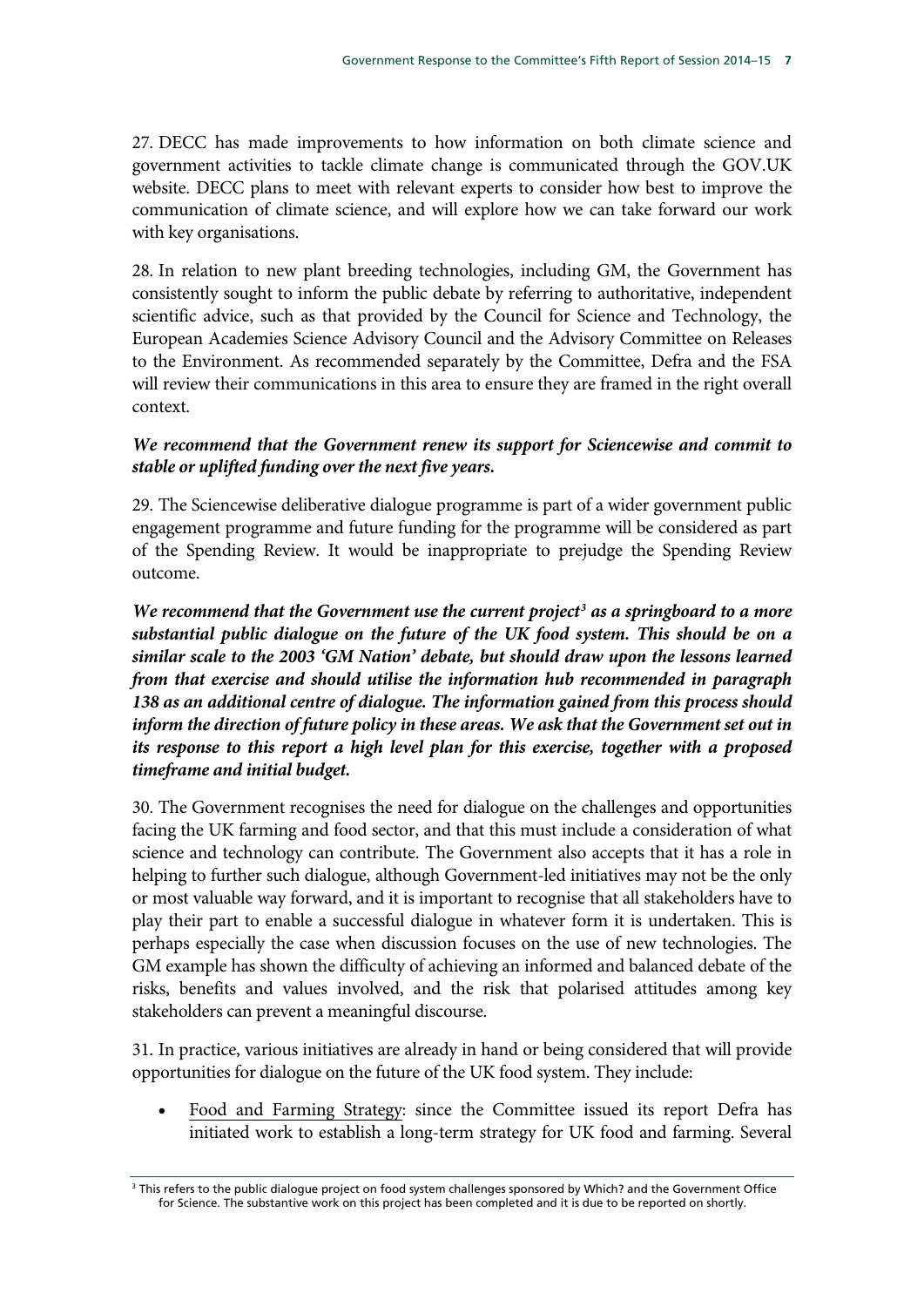engagement events are planned that will enable stakeholders to contribute their thinking on the shape and direction of the strategy.

- Global Food Security Programme (GFSP<sup>[4](#page-9-0)</sup>): having previously undertaken work to better understand public views on food security issues, the GFSP is planning to establish, with the support of Sciencewise, a large-scale citizen's panel to engage on its future activities.
- Food Standards Agency (FSA): as part of its strategic plan, the FSA will be taking forward a public dialogue on 'Our Food Future', to explore the future of the global and UK food system to 2025. This will include structured consumer engagement, an interdisciplinary conference in February 2016 and a public engagement project with partners such as the Wellcome Trust and Which?. It will aim in particular to explore the effect of global changes to the food system on the UK consumer, and how the food 'ecosystem' might look for a stable transition, identifying any associated issues, risks and opportunities for consumers.

32. Taken overall, the Government believes that alongside any complementary activities<sup>5</sup>, the above will provide for a significant amount of productive dialogue of the type recommended by the Committee.

### *We recommend that the remit of the Advisory Committee on Releases to the Environment*  be expanded to include cultivation of all novel plants, including those not legally defined *as genetically modified organisms. The name of the committee should be amended to reflect this expanded remit.*

33. This recommendation is linked to that considered above, calling on the Government to aim for a trait-based novel plant regime at EU level. For the reasons stated, the Government does not see this is a realistic objective at the present time.

34. ACRE's key role is to provide independent scientific advice to Ministers on applications to release GMOs into the environment, so that the Government and Devolved Administrations can fulfil their duty to implement the EU requirements in this area. ACRE performs this role as a statutory non-departmental public body, formally established for this purpose under Part VI of the Environmental Protection Act 1990. Extending ACRE's remit to include the risk assessment of plans to cultivate any novel plants, GM or non-GM, would be likely to require new primary legislation to be adopted, to impose a requirement on those intending to release novel plants to submit relevant information, and to enable Ministers to take appropriate risk management decisions if necessary.

35. It would be a major development to bring forward such legislation and Ministers would need to be firmly convinced of its necessity, not least given the Government's overall agenda on better regulation. The Government appreciates the strength of the argument

<span id="page-9-0"></span><sup>4</sup> The UK's main public funders of food-related research and training are working together through the GFSP to meet the challenge of providing the world's growing population with a sustainable, secure supply of safe, nutritious and affordable high-quality food using less land, with lower inputs, and in the context of global climate change, other environmental changes and declining resources.

<span id="page-9-1"></span> $<sup>5</sup>$  For example the Wellcome Trust's public engagement initiative on food and drink</sup> [\(http://www.wellcome.ac.uk/Funding/Public-engagement/Funded-projects/Major-initiatives/Food-and](http://www.wellcome.ac.uk/Funding/Public-engagement/Funded-projects/Major-initiatives/Food-and-drink/index.htm)[drink/index.htm\)](http://www.wellcome.ac.uk/Funding/Public-engagement/Funded-projects/Major-initiatives/Food-and-drink/index.htm).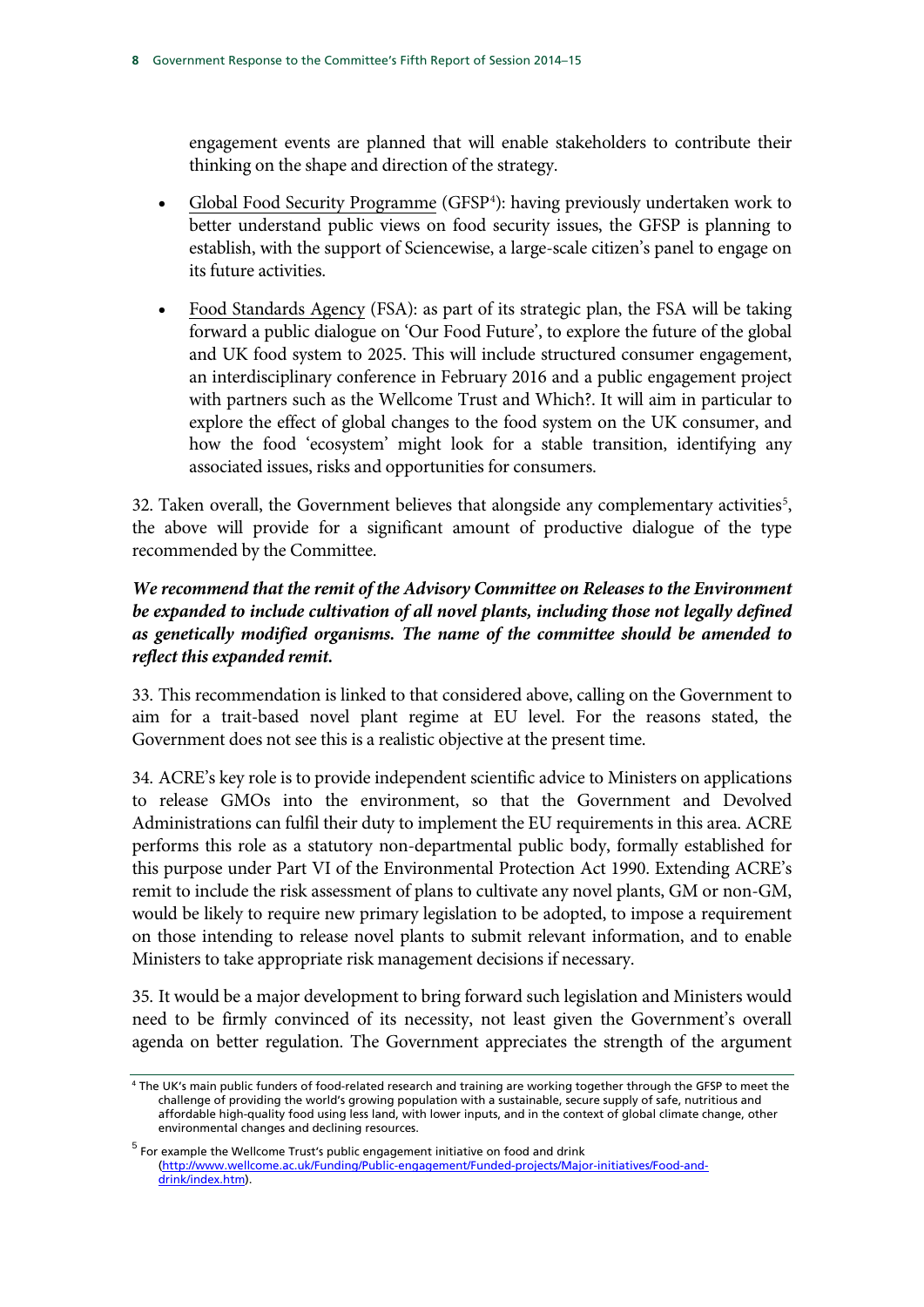that a trait-based system for novel plants would be more logical than the existing GMspecific regulation. However it does not believe that it would be appropriate to pursue this course domestically in the absence of any real prospect of a corresponding change in the EU regime. It would subject our plant research base and crop production sector to controls that do not apply in other Member States, and in a context where we could not prevent trade from other countries in products made from novel non-GM crops.

*We recommend that ACRE should, in its recommended expanded role, establish a permanent 'Citizens Council' based on the model developed by the National Institute for Health and Care Excellence. This new Council should be responsible for considering and providing advice on the potential social and ethical impacts of developments within ACRE's remit. Sciencewise could ensure best practice in the framing and facilitation of debate as well as coordinating the work of all such citizen councils.*

36. As confirmed in response to the preceding recommendation, it is envisaged that ACRE's role will remain focused on providing scientific advice on GM crops rather than all novel plants. In that context, the Government does not propose to establish a new body to advise on social and ethical impacts, either operating through or in addition to the present ACRE structure. Whilst recognising that GM cultivation can raise wider issues beyond human and environmental safety, the Government believes that a distinction needs to be made between having a general debate that reflects those considerations on the one hand, and on the other establishing a formal mechanism to take such issues into account in regulatory decisions.

37. As noted, there will be various opportunities for dialogue on the future of the UK food system, and this can be expected to involve consideration of the social and ethical dimension of GM and similar novel crop technologies. As it is, GM crops have already been extensively debated in the UK, so that the broad issues around this technology have become well known. For its part, the Government does not believe that there are strong reasons to justify special regulatory treatment for GM or other novel crops in relation to non-safety impacts. The Government would observe in this respect that:

- the correspondence and representations that Defra has received on GM crops has not highlighted significant non-safety issues that Ministers have felt should influence regulatory decisions;
- the EU Directive on GMO releases provides for the Commission or Member States to refer ethical questions to a specialist EU committee. To the best of our knowledge this facility has never been used, which also suggests that this is not thought to be a pressing area of concern; and
- EU rules require approved GM food or feed products (or ingredients within composite products) to be labelled. Therefore if people object to GM products on the basis of their own social or ethical values they can choose not to buy them.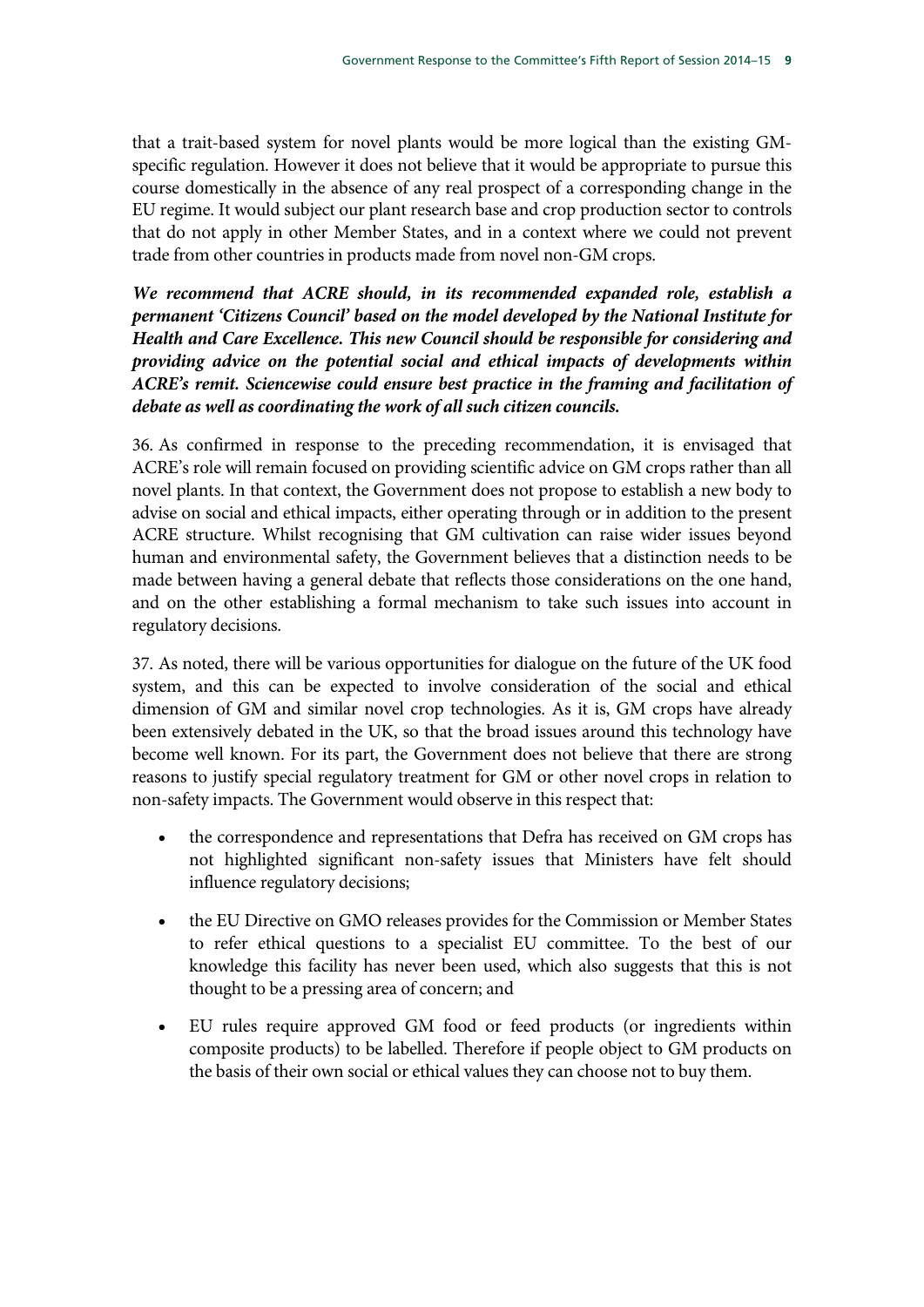# Appendix 2: Correspondence from Frans Timmermans, First Vice-President, and Vytenis Andriukaitis, Member of the Commission, European Commission

The Commission would like to thank the House of Commons for its Opinion on "Advanced genetic techniques for crop improvement: regulation, risk and precaution".

On the question of whether the EU regulatory process fits its purpose, the Commission would like to draw the House of Commons' attention to two independent reports evaluating the European Union's legislation on Genetically Modified Organisms (GMOs) in 2010*[6](#page-11-0)* and 2011*[7](#page-11-1)* . They found a broad support from the stakeholders for the legislation's objectives and pointed out that only some adjustments were necessary to meet the objectives of the legislation and to ensure its proper implementation.

The Commission has addressed the evaluation's recommendations, amongst others by amending Directive 2001/18/EC of the European Parliament and of the Council of 12 March 2001*[8](#page-11-2)* , the work on co-existence and the study on "GMO-free labelling". The Commission considers that the current system, based on an EU-wide authorisation upon a favourable scientific opinion, addresses the safety objectives of the EU legislation. The Commission does not foresee a change in this basic principle.

The Commission endeavours to observe the 3-month deadline for food and feed authorisations, bearing in mind that it must engage in a series of steps and procedures before submitting a draft Decision to the Member States. New scientific information or concerns of Member States can lengthen this period.

Concerning the conclusion that the current EU system on GMOs fails to observe the principle of subsidiarity, the Commission would like to point out to the recently adopted amendment of Directive 2001/18/EC (Directive (EU) 2015/412), allowing Member States to restrict or ban cultivation on their territory. This amendment retains a strong EU risk assessment and authorisation system for GMOs, while at the same time giving Member States extended prerogatives to decide on GMO cultivation. This is a positive step towards the alignment of the legislation with citizens' expectations, while respecting the rights of all parties.

[http://ec.europa.eu/food/plant/docs/plant\\_gmo\\_report\\_studies\\_gmo\\_cultivation\\_report\\_en.pdf](http://ec.europa.eu/food/plant/docs/plant_gmo_report_studies_gmo_cultivation_report_en.pdf)

<span id="page-11-0"></span> $\overline{6}$  Evaluation of the EU legislative framework in the field of GM food and feed, Framework Contract for evaluation and evaluation related services - Lot 3: Food Chain Final Report, July 2010 http://ec.europa.eu/food/plant/docs/plant\_gmo\_report\_studies\_evaluation\_gm\_report\_en.pdf

<span id="page-11-1"></span><sup>7</sup> Evaluation of the EU legislative framework in the field of cultivation of GMOs under Directive 2001/18/EC and Regulation (EC) No 1829/2003, and the placing on the market of GMOs as or in products under Directive 2001/18/EC, Final Report EPEC for DG SANCO, European Commission, Main Report March 2011, European Policy

<span id="page-11-2"></span><sup>8</sup> Directive (EU) 2015/412 of the European Parliament and of the Council of 11 March 2015 amending Directive 2001/18/EC as regards the possibility for the Member States to restrict or prohibit the cultivation of genetically modified organisms (GMOs) in their territory Text with EEA relevance, Official Journal of the EU L 68, 13 March 2015, pp. 1–8.